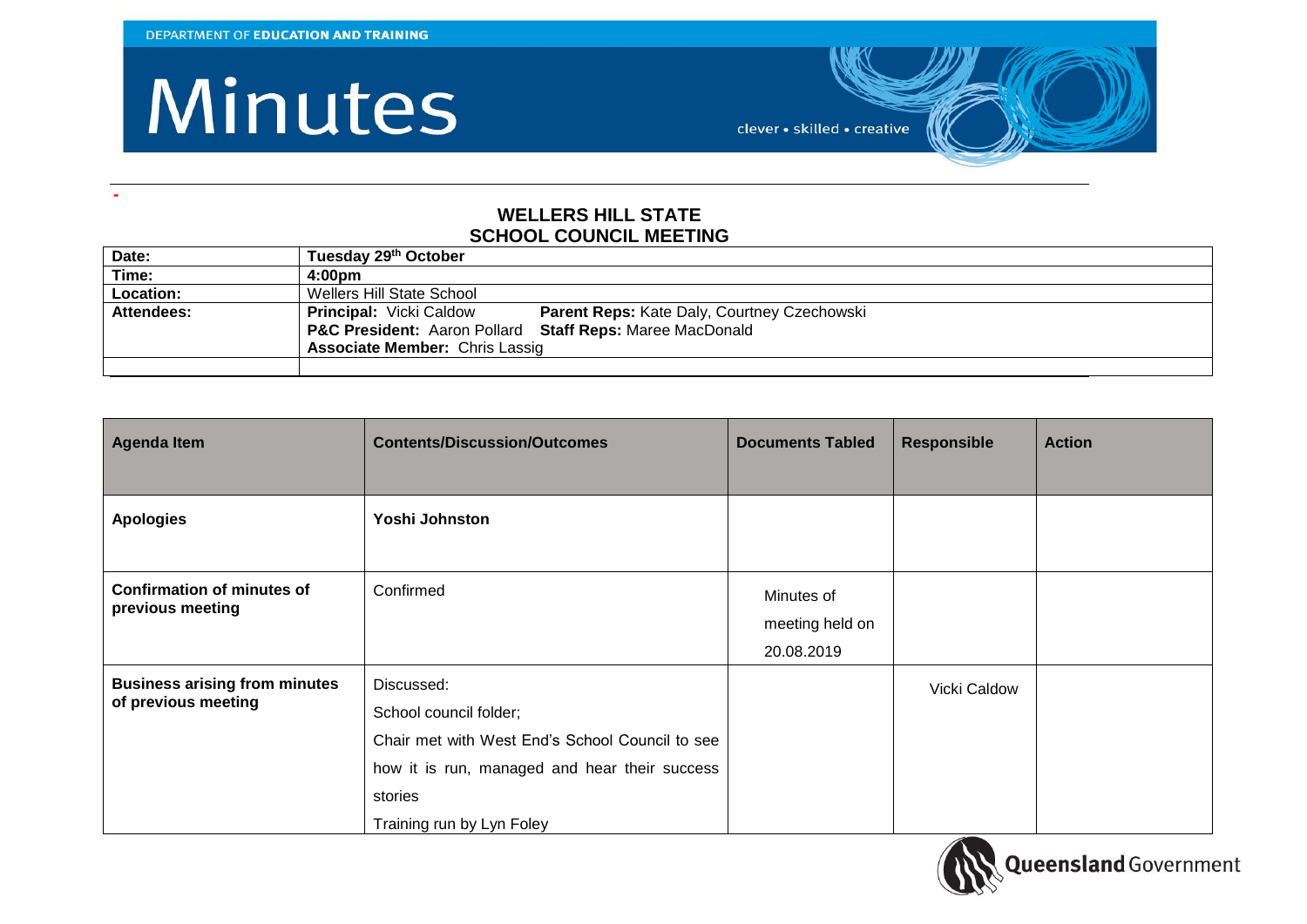## Minutes

clever · skilled · creative

| Correspondence                                     | None                                                                                                                                                                                                                                                                                                                                                                                                                                                                                                              |                                                                              |              |  |
|----------------------------------------------------|-------------------------------------------------------------------------------------------------------------------------------------------------------------------------------------------------------------------------------------------------------------------------------------------------------------------------------------------------------------------------------------------------------------------------------------------------------------------------------------------------------------------|------------------------------------------------------------------------------|--------------|--|
| <b>Business arising from the</b><br>correspondence |                                                                                                                                                                                                                                                                                                                                                                                                                                                                                                                   |                                                                              |              |  |
| <b>Reports</b>                                     | Principal's Report, including Action Plan update (9<br>Month), Pathway data for 2020<br>Discussion of the following:<br>Strategic planning: progress so far; think<br>about what is the school's vision.<br>ACE and ACJ pathways 2020<br>Collegial engagement Framework<br>Principal reviewed school data: WHSS A-E data<br>and Behaviour summary, NAPLAN, School Data<br>Profile and Headline Indicators<br>Finances: Budget Update<br>Discussion on focus of spending - teachers,<br>students, resources and PD | <b>School Data Profile</b><br>and Headline<br>Indicators NAPLAN;<br>SOS data | Vicki Caldow |  |
| <b>Motions on notice</b>                           |                                                                                                                                                                                                                                                                                                                                                                                                                                                                                                                   |                                                                              |              |  |
| <b>General business</b>                            | School Council Training - Thanks to school for<br>providing it.                                                                                                                                                                                                                                                                                                                                                                                                                                                   |                                                                              | Kate Daly    |  |
|                                                    | Policy Review – discussed the creation of school                                                                                                                                                                                                                                                                                                                                                                                                                                                                  | Draft<br>document<br>(calendar);                                             | Vicki Caldow |  |